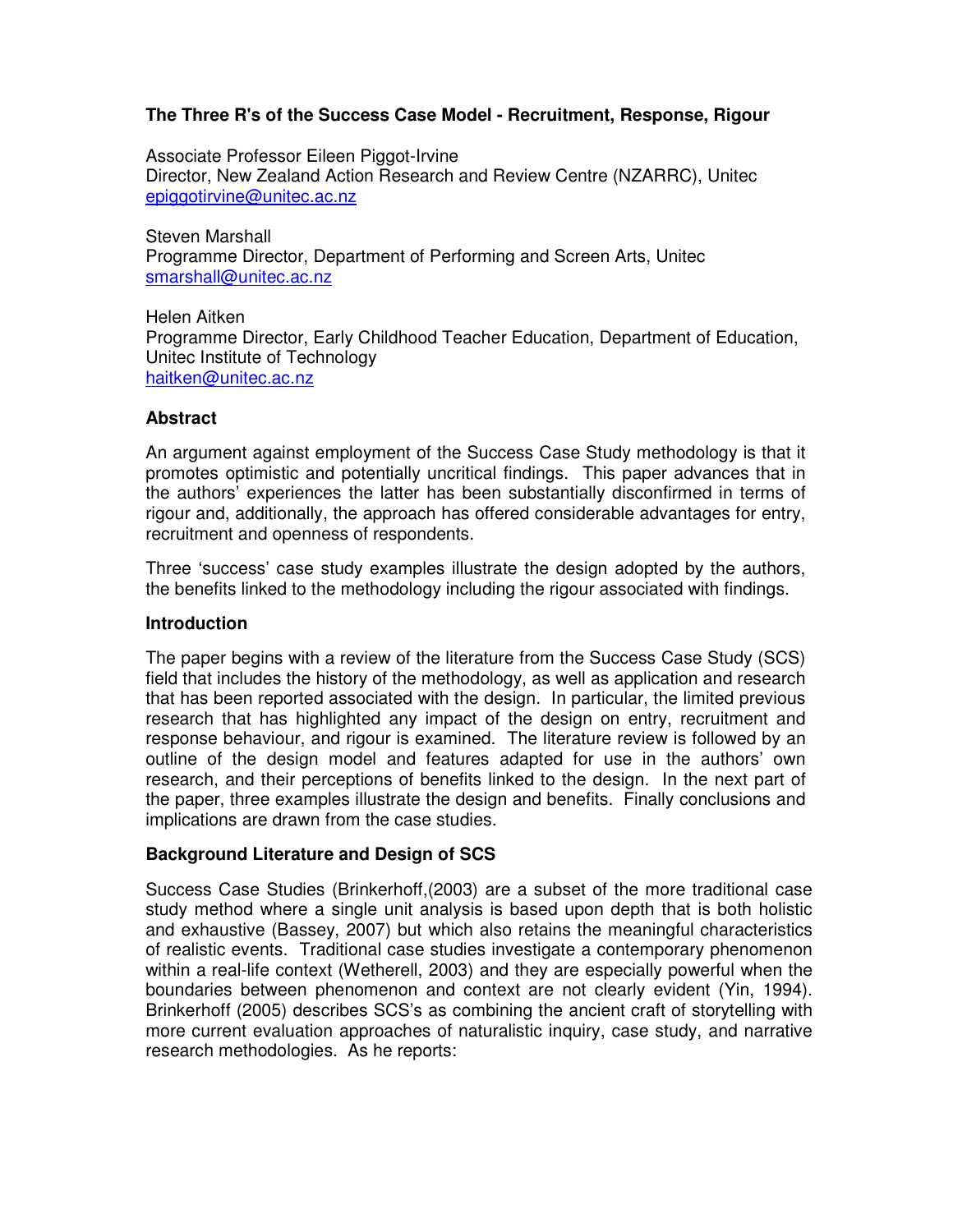A success story is not considered valid and reportable until we are convinced that we have enough compelling evidence that the story would 'stand up in court'…if pressed we could prove it beyond a reasonable doubt (Brinkerhoff 2003:20).

The Success Case Study Method (SCM) achieves efficiencies by focusing the bulk of inquiry on relatively few subjects. The underlying notion is that we can learn best from those subjects who either have been exceptionally successful in applying their learning in their work or have been the least successful (Brinkerhoff, 2005). This is supported by Coryn, Schöter and Hanssen (2009) who suggest that SCM is best suited for inquiries targeted at small to medium populations, where alternative explanations for an observed effect can be thoroughly probed and internal validity threats of causal claims about whether an intervention 'works' or actually produced an observed effect can be identified and ruled out.

Brinkerhoff (2006) explains that SCM is based on solid rules and discipline of scientific inquiry. It uses many of the typical evaluation tools such as survey, interviewing, focus groups and sometimes statistical analysis. SCM analyses the most and least successful groups because traditionally these extremes are masked when the mean and other central tendency measures are employed, as Brinkerhoff (2005) explains:

Training programs are almost never completely successful such that 100% of the participants use learning on the job in a way that drives a business result. Similarly, almost no program is ever a 100% failure such that no trainee ever uses anything for any worthwhile outcome. A typical quantitative method that uses mathematical reduction to derive effect estimates (a mean effect rating, for example) will always under-represent the best and over-represent its worst. Such is the tyranny of a mean or average: If you were to stand with one foot in a bucket of ice cubes and the other foot in a bucket of scalding water, on average you should be comfortable; in reality, you are suffering doubly! (p. 92)

SCM is generally employed with the intention of assessing how well an organisational intervention is working (Coryn et al., 2009). Recently, SCM has been proposed as an alternative approach for examining causal associations when more scientifically rigorous, sophisticated, and elegant designs are unethical, impractical, too costly, or simply not feasible (Coryn et al., 2009; Scriven, 2006).

Brinkerhoff (2003) considered that the SCM should involve a two-part component. The first is that of locating potential success, and non-success, cases: the second part involves determining and documenting the nature of the success and nonsuccess. Both Barrington (2004) and Bailey, Clinton, Laing, Nunns, and Roorda (2006) have summarised the following five steps in the traditional, Brinkerhoff, design of SCM:

- 1. Focus and plan the SCS
- 2. Create an 'impact model' that defines what success should look like
- 3. Design and implement a survey to search for best and worst cases
- 4. Interview and document success and non-success cases
- 5. Communicate findings, conclusions and recommendations.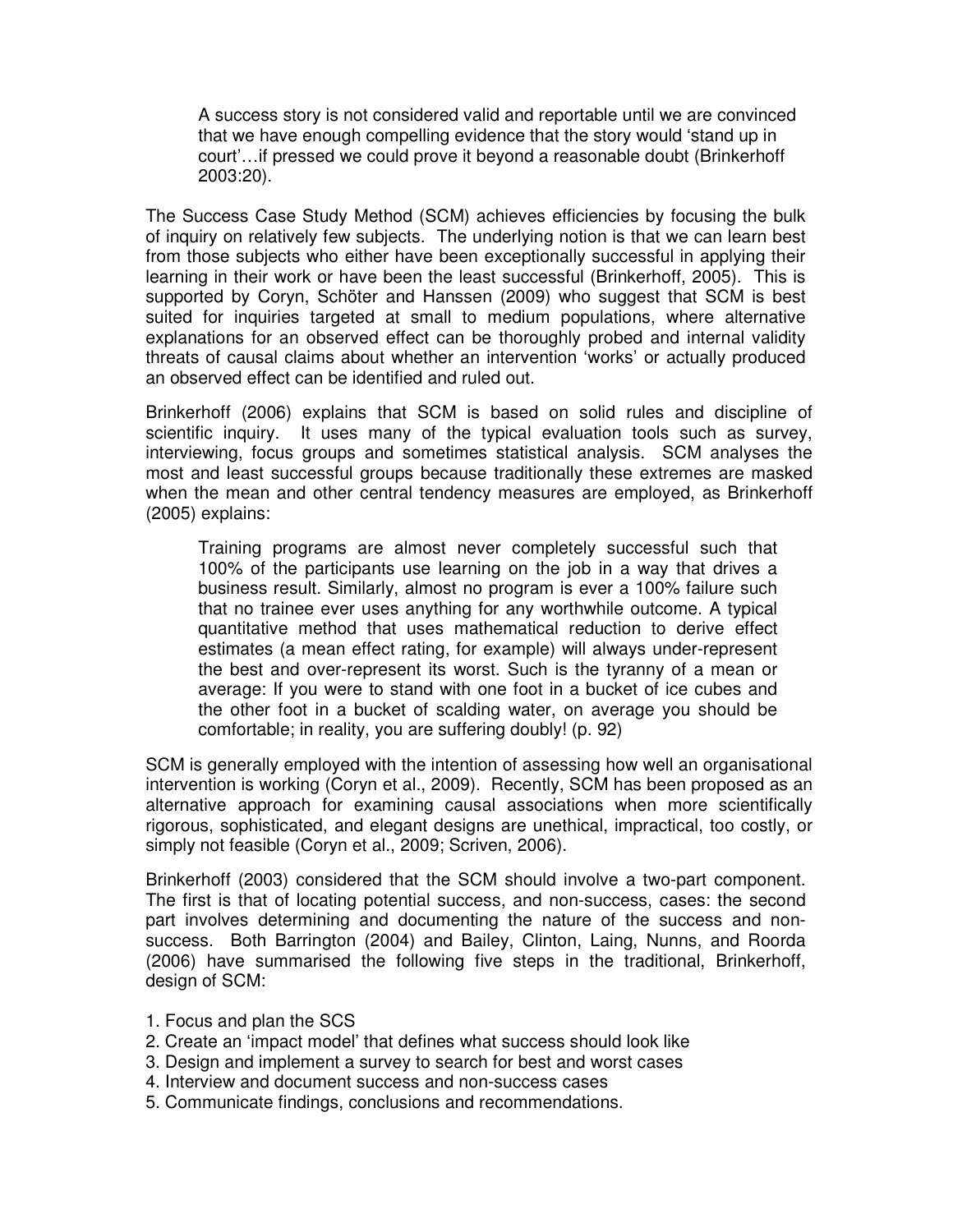Bailey et al. (2006) remind us that the core questions of the SCM approach are:

- what is really happening?
- what results are being achieved?
- what is the value of the results?
- how can it be improved?

Barrington (2004) notes that SCM can produce a number of benefits to organisations including: an increased commitment to, and support for, training; an increased capability to achieve results from learning; and a greater capability to meet emerging needs. Barrington also states that the approach can be a quick way to determine if a full-fledged evaluation is required, and it is cost and time effective.

Bailey et al (2006) are amongst the few authors to report in detail on the use of SCM. They described SCM in an evaluation of housing in Aotearoa New Zealand (NZ). The authors reported rich learning in the case stories and concluded that SCM was a robust model that stood up to adaptation, enabled application in differing community settings (especially with cultural diversity), and was perceived to have been effective by the organisational and community stakeholders. They stated, in summary, that the approach met the evaluation standards of propriety (in NZ, the extent to which the national treaty between indigenous Maori and non-Maori, the Treaty of Waitangi, is taken into account), utility, accuracy, and feasibility to assess the success of the transfer of the approach to diverse community settings. In particular, they stated that when the SCM is used in conjunction with other research approaches its accuracy and robustness are evident.

# **Alternative Design**

The traditional SCM design therefore emphasises both examining successful and unsuccessful features in the case studies. Our approach to the design has adapted the earlier noted Brinkerhoff traditional steps at points three and four. We deliberately selected only success cases, rather than the inclusion of unsuccessful cases.

Figure 1 shows the way in which we have adapted the original model for SCM for use within the examples of evaluation that are reported upon later.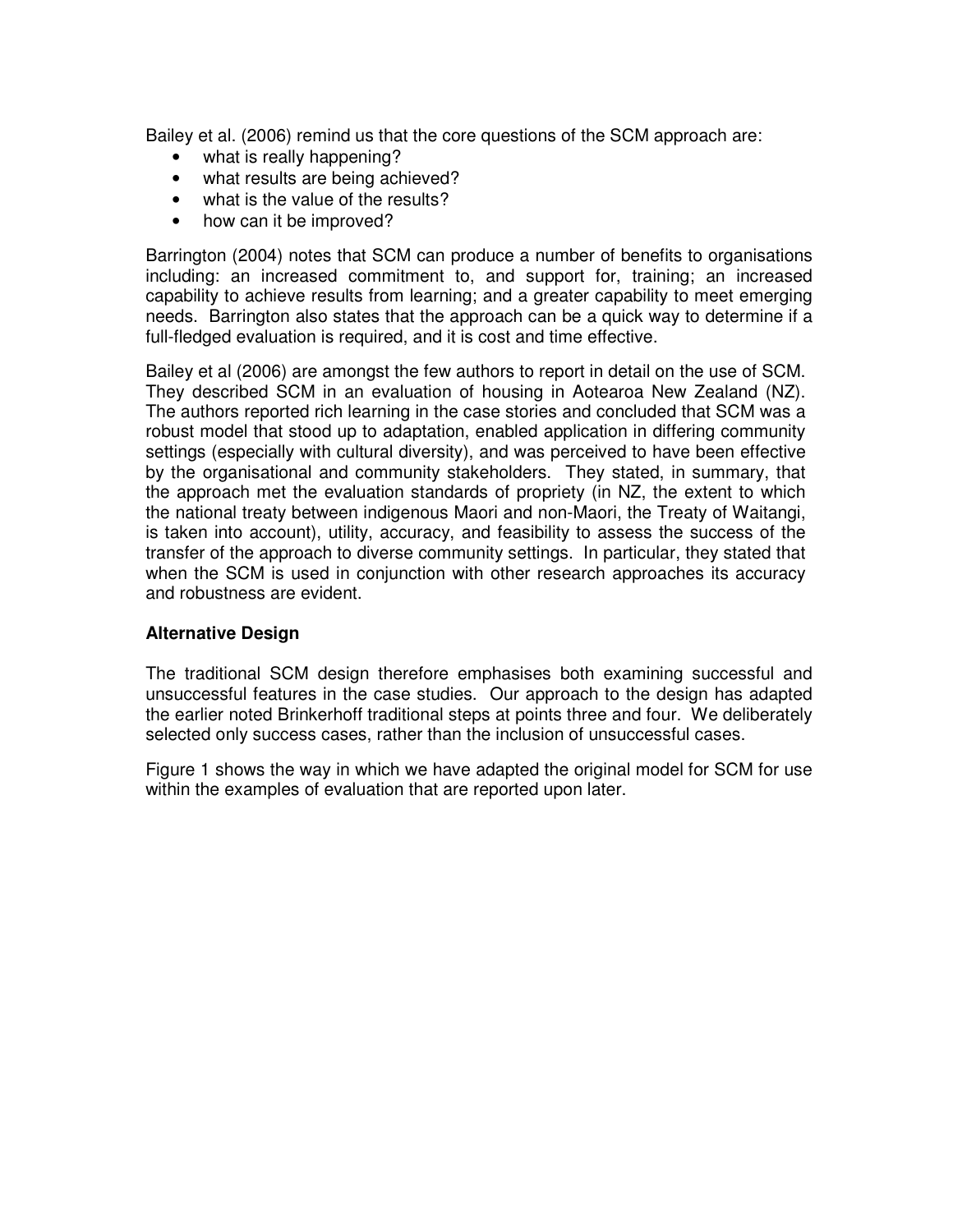#### **Figure 1: Summary of Success Case Method**



Adapted from Brinkerhoff and Dressler (2005).

In this design very similar questions to those offered as Barrington's (2004) 'interview buckets' were introduced in the data collection phase, that is: what was used?; what results were achieved?; what good did it do (value)?; what helped?; what barriers existed?; what enablers existed?; and what suggestions could be made for improvement? These questions helped the authors to reveal the complexities and stories within success rather than suggesting that success and positive initiatives occur from an absence of challenges or need for improvement.

There were several reasons for the adoption of the alternative, more success orientated, design. First, with each of the case studies, much was already known about the challenges, poor practices and barriers. Second, a short time frame for each piece of research and the desired outcome of revealing exemplar practices also meant that the particular focus on success cases was suitable as well as pragmatic. Further, this alternative design focus also held advantages in relation to the recruitment of sites and the willingness of participants to become involved within a sector which is traditionally difficult on both issues. In the education sector, regardless of level, teachers in NZ have high workloads and each of the authors has experienced difficulty in gaining access to sites and recruiting research participants. It was decided that identifying sites as 'successful' might enhance access.

The deliberate focus on success did not mean, however, that only positive aspects would be revealed. On the contrary, as seen in the results reported upon in this paper, much was learnt from finding out how teachers overcame challenges and barriers. In other words 'success' was never a synonym for perfection or without the need for improvement. Much has been written about 'failed' initiatives and 'failed'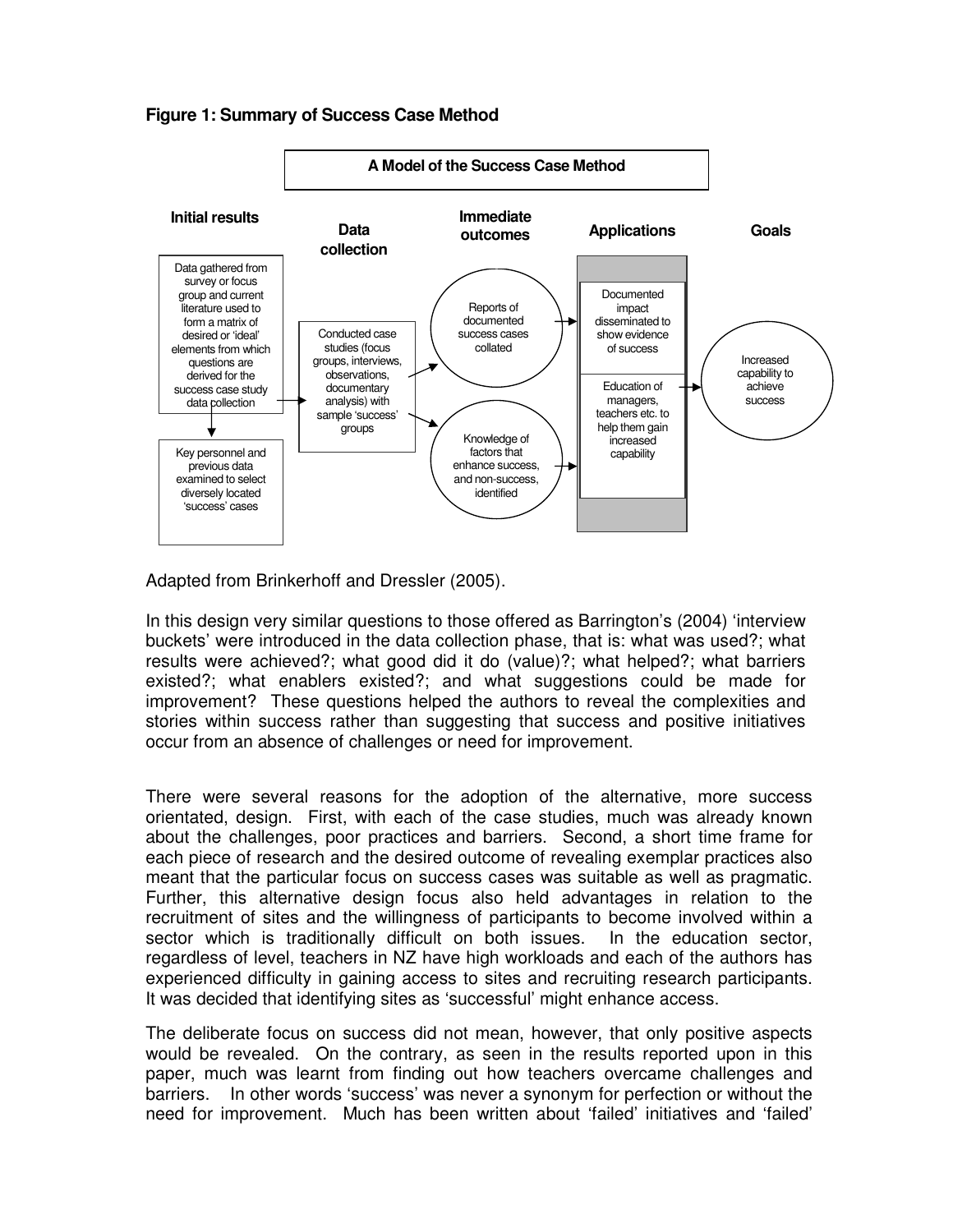approaches (Wallace, 2003), however little research focuses primarily on 'success' as a way of setting an agenda for future change (Brinkerhoff, 2003). The example projects sought to identify and explain the contextual factors of successful initiatives as a way of helping to determine the value those success focussed initiatives might have been capable of producing, and whether they could be leveraged to a wider constituency to assist in improved and sustained success in similar settings (Marshall, 2008).

## **Examples Illustrating the Design**

Three examples of SCS's that conform to the alternative design are used to highlight the benefits associated with initial entry to research sites, recruitment of participants and response behaviour, and rigour. The first example is from the evaluation of the national school teacher induction programme in NZ, the second from the evaluation of development programme for special education teachers, and the third from the examination of effective change leadership in the tertiary context.

#### Teacher Induction

The research on teacher induction was commissioned by the NZ Teachers Council (NZTC) and was the third and final phase of a research series designed to investigate the nature and quality of advice and guidance (induction) provided to Provisionally Registered Teachers (PRTs) in NZ (Aitken, Bruce-Ferguson, McGrath, Piggot-Irvine & Ritchie, 2008). Overall, the exploration was designed to identify: (a) issues that support good induction practice (including contextual supports); (b) exemplars of good induction practices and ways of dealing with problematic situations; (c) indicators of how PRTs develop their professional learning to a level where they can be awarded fully registered teacher status; and (d) assessment and moderation processes that lead to PRTs being granted full teacher registration (Aitken et al, 2008). A goal for the research was to provide an evidence base for the development of induction policies and advice across four education sectors: early childhood education (ECE), primary and secondary, and indigenous Māori medium settings.

The SCM (Brinkerhoff, 2003) was adopted because it was considered that it might allow easy access given the relatively short time frame available for the research within education sectors known for poor accessibility for research. Both information gathered in the first two phases of the research (a literature review, and broad survey and focus groups) and indicators from additional research were used to inform the establishment of criteria for success in terms of effective/exemplary induction practices, systems and contexts. Success case sites (20 in total, 5 per sector) were selected based on recommendations from a NZTC reference group and local educational advisors to ensure variations in size of the site, location (urban, rural), decile (socio-economic level), and sector. Data collection included focus groups, one-to-one interviews, and documentary analysis.

In terms of *entry (access to the research sites) and recruitment*, the relatively small number of cases were chosen because, as Denzin and Lincoln (2000) argue, qualitative researchers may feel confident that they will "learn some important things from almost any case" and that it is appropriate to "choose one or a small number of exemplars" (p.446). Entry to the primary, secondary, and Māori immersion sectors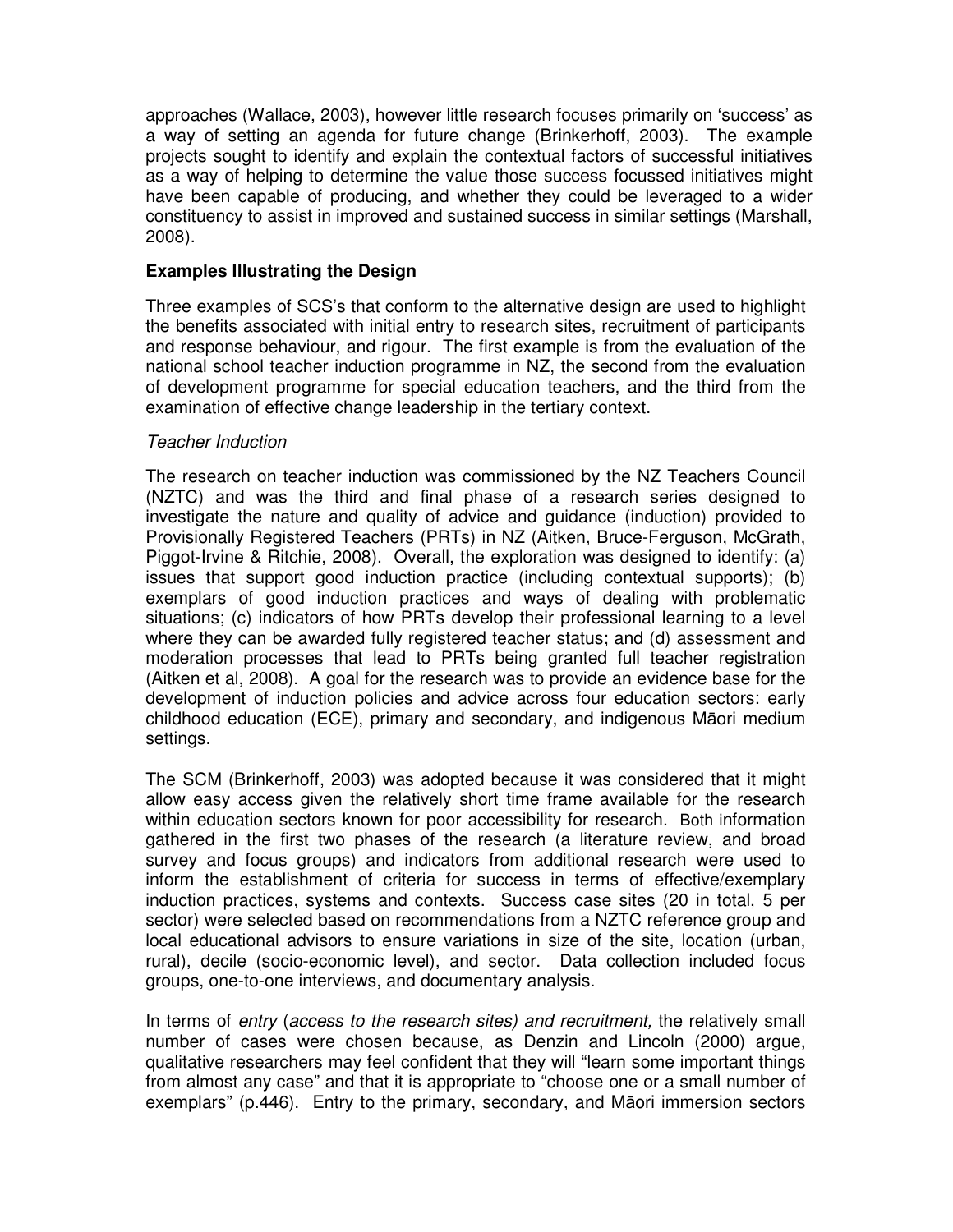was considerably easy and sites responded with pride at being selected. In the ECE sector entry was not as easy due to recommendations being more often linked to identification of 'successful' individuals (PRTs or Supervising Teachers) rather than an ECE centre per se. This may have been due to the fact that funding and support for PRTs in the ECE sector is a new initiative thus centres have had less opportunity to establish a 'reputation' for successful induction of PRTs. Further, ECE centres are often located under umbrella organisations and this introduced an additional step in contacting and recruiting sites. In two of the five ECE case studies the key organisational stakeholders were involved in qualifying the recommendations for sites or referring alternative 'success' sites and teachers to us. Despite these minor limitations in the ECE sector, overall, in all sectors, the willingness of the selected sites to be involved in the research was overwhelmingly positive.

Predictably, because recruitment of sites was relatively easy, the response rate of participants within sites was also high across all sectors, although within the Māori medium setting some staff contacted did not wish to participate for reasons of excessive workload and school/community crises.

In terms of *rigour*, the success case sites provided multiple, extensive, data to show a range of induction practices and systems that afforded positive outcomes for PRTs, including explicit improvement outcomes for PRTs and mentor teachers (and in turn children/students although this was not the focus of the research). The research generated extensive exemplary practices as well as barriers to effective induction. The latter is important and demonstrated that this initial positive 'success' framing did not preclude identification ineffective practice (Piggot-Irvine, Aitken, Ritchie, Bruce-Ferguson & McGrath, 2009). In fact, respondents were exceptionally open about what did not work. As an indicator of perception of usefulness linked to the rigour of the results, the exemplars of good practice generated by the success cases are subsequently being used to inform a further, fourth phase of the induction project in which the pilot implementation of induction projects is currently occurring within the four education sectors.

# Evaluation of a Development Programme for Special Education Teachers

As noted in Piggot-Irvine (2008), this evaluation was of a national school development programme that was designed to "develop teacher knowledge and share ideas on how to support learners who require significant adaptation to the curriculum content" (Ministry of Education, 2005:3). Both action research, AR, (25 schools) and action learning, AL, (24 schools) approaches to professional development were engaged in as vehicles for teachers to examine, improve and critique their own practice in a systematic, intentional, way via small scale projects guided by a researcher (for AR) or an external facilitator (for AL). Extensive background to AR and AL can be found in Piggot-Irvine and Bartlett (2008) however, in brief, both approaches are designed to involve practitioners in development projects with iterative, or cyclical, phases of gathering evidence on the existing situation, reflection on findings leading to implementation of improvements, and gathering evidence on impact of action associated with improvement.

There were three phases to the evaluation of the professional development. In the first and second phases the conduction of a large scale survey and focus groups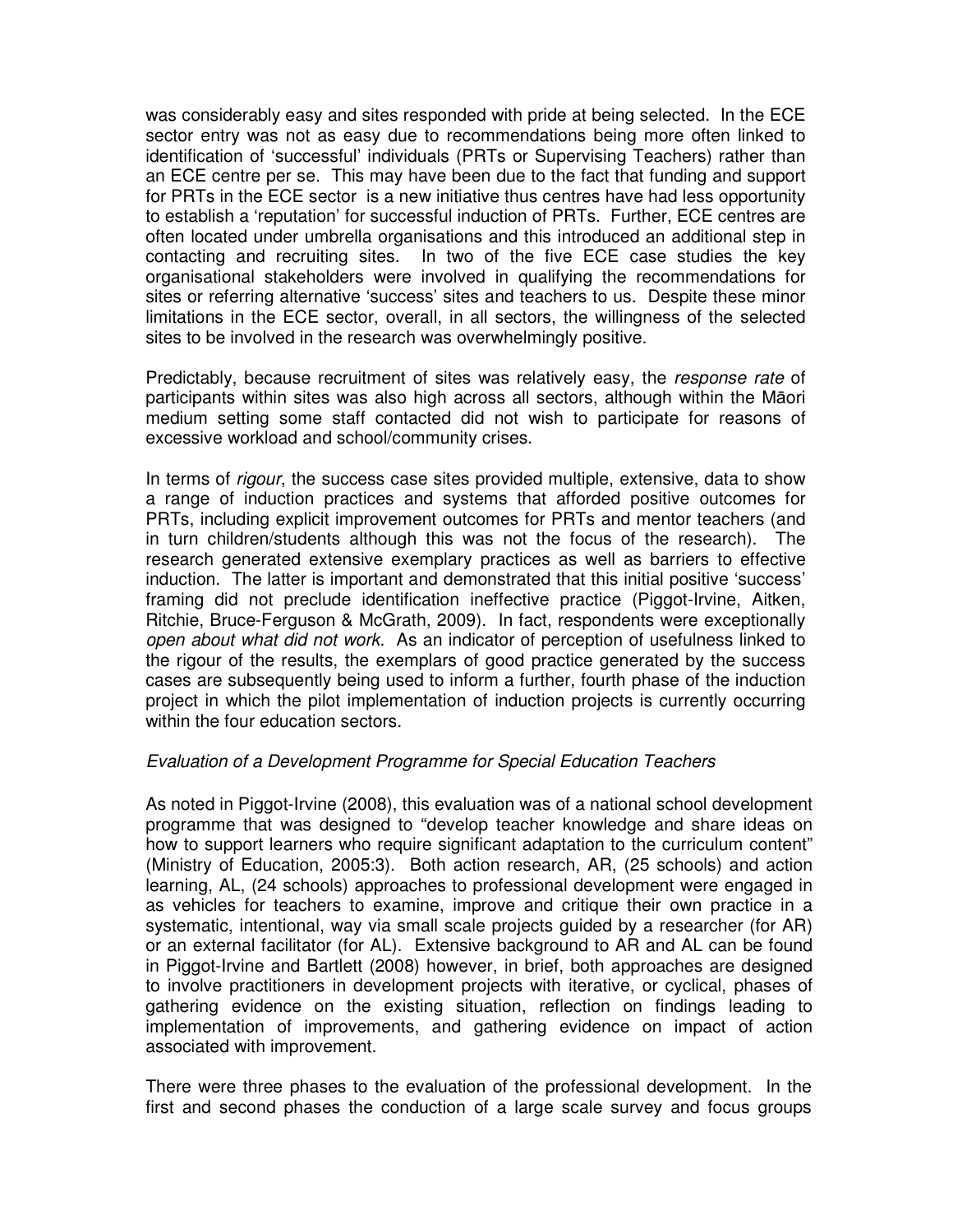occurred, and the SCM was chosen as the third phase. Using a previously determined success criteria matrix, four schools were nominated by Ministry of Education contract directors and facilitators/researchers as exemplary cases in their development. Observation, interviews and documentary analysis were employed as methods of data collection for detailed examination of each case.

In terms of entry (access to the research sites) and recruitment, once notified, each of the selected success case schools was exceptionally receptive to being involved in the evaluation. Such ease of access contrasted strongly with that of the first two phases where, as noted in Piggot-Irvine (2008), there was difficulty gaining access to key personnel within the participating schools in order to disseminate surveys and to recruit focus group members. In these earlier phases a frequently encountered school sector resistance to involvement in research had been apparent, with workload cited as the reason for unwillingness to participate.

The response rate in the success case sites was exceptionally high. All four schools selected (and their facilitators/researchers) promptly and enthusiastically established processes for ensuring that documentation and respondents were available to the evaluators and there was a high level of goodwill associated with involvement. Once again, this contrasted strongly with phases one and two of the evaluation. A low response rate (30%) to the phase one survey was recorded and, in phase two, four out of the eight focus group schools were either continually hesitant or strongly resistant to contributing. Further, with the focus group schools, despite over 100 students having been indirectly impacted by the development programme, only two students were encouraged by their teachers to participate in the focus groups.

In terms of *rigour*, the success case sites provided a wealth of data to show impact of the development programme. The findings indicated that an over-riding, common, feature of the success cases that distinguished this small proportion of schools from others, was that the participant action researchers/learners utilised 'informed', or evidence-based, decision-making in their projects. The evaluators were shown data that was collected and reflected upon in the AR or AL and the ways that improvement initiatives were informed by both this data and relevant previous literature were illustrated. The success case schools could demonstrate explicit improvement outcomes for students, including increased confidence and self-efficacy, improved behaviour, enhanced achievement, better concentration and work habits, and increased inclusion by mainstream teachers and students.

These schools were also clear about how to maintain and sustain momentum from the projects, and they were particularly open about what did not work. There were similar themes that emerged from the comparative examination of the success case schools that both confirmed what we already know about effective development and, most importantly, the barriers to development (for detail, refer to Piggot-Irvine, 2009). Once again, this element of rigour contrasted strongly with the previous phases of the evaluation. In phase one (the survey) the low response rate restricted the employment of an intended comparative analysis of development approach (AR or AL), or school type, on the outcomes. In phases one and two also, there was a significant lack of rigorous data to support respondent anecdotal self-reporting of outcomes. It was intended that the focus groups would offer an opportunity for participants to cite evidence of outcomes but, despite requesting such evidence, little data was provided.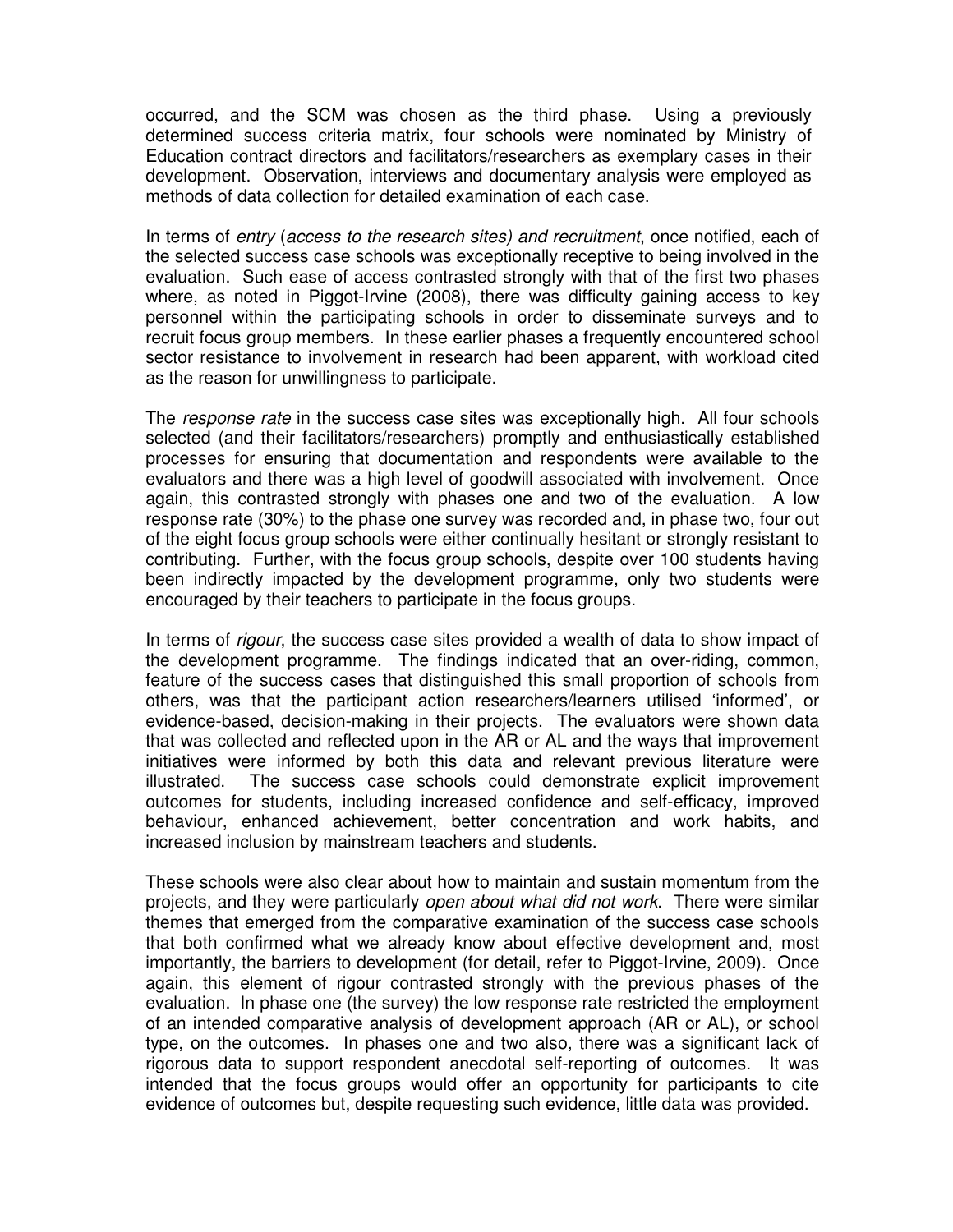In summary, the variation to the SCM approach adopted generated extensive findings through the deep analysis of cases and highlighted both exemplary practices and barriers to effective development. There were no limitations associated with overly optimistic or uncritical findings. In contrast, the selection of successful cases alone revealed that rigour could be maintained alongside the benefit of ease of entry to research sites, and increased respondent willingness to contribute data.

## Effective Change Leadership

Marshall's (2008) study explored the role of the tertiary middle manager as 'change leader' in successful organisational change. The aim of the research was to identify and explain the contextual factors of successful middle leadership change initiatives as a way of helping to determine the value that success focussed initiatives were capable of producing, and whether they could be leveraged to a wider constituency to assist in improved and sustained success in similar settings.

The approach employed two qualitative techniques which were variations of SCM and each addressed its own distinctive area of the research while acting as a reference and cross-check for the other. The first was a Delphi-style panel of middle leaders to identify and rank the sets of 'attributes' they perceived to be most associated with 'successful' change leadership. The second employed semistructured interview to explore in depth the core capabilities employed by 'successful' middle leaders in organisational change. This was deemed to be a more meaningful way to measure success, where success is not always solely placed in an organisational setting and instead can apply more directly to a personal and social one (Coryn et al., 2009).

Marshall (2008) found, when recruiting subjects for his study, that many organisational change leaders identified with having insufficient and incomplete knowledge as to exactly what needed to be done to improve organisational effectiveness. The perceived opportunity to expand success oriented knowledge offered by this research project contributed to the overwhelming enthusiasm to participate of those approached. Those participants who were confident in their perception of their own success were more than willing to share their experiences with most of these self-selecting and volunteering participation, while those who were identified by others (managers or colleagues) as representing success were enthusiastic when approached as they saw this project as a way of sharing their knowledge and helping others.

In terms of *rigor*, the data collected in each of the phases linked to, supported, qualified, and showed the interconnected relationship between the results. Each phase was designed to exploit its potential for gaining reliable, valid, rich and insightful data that would assist in answering the aims of the research study. The findings clearly showed that although the participants may have shared similar experiences or common characteristics of organisational change, individual realities were contextually specific (Wetherell, 2003), thereby demonstrating that no two experiences were exactly alike. Both the flexibility of this research approach and the emphasis on the individual experience enabled the researcher to interpret the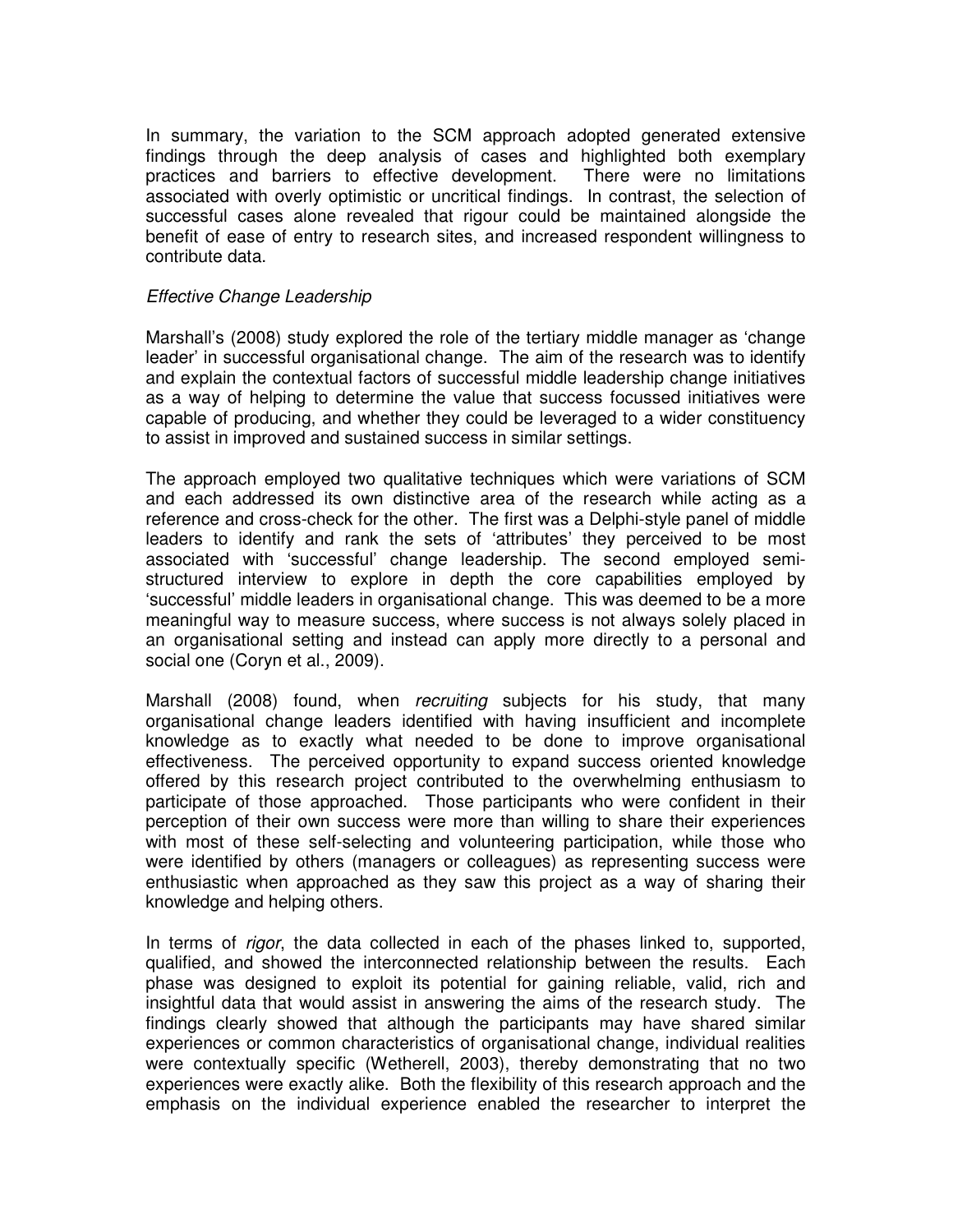similarities and differences of the personal experiences as they added to a collective understanding of 'successful' change methodologies. The SCM did not seek to learn about the 'average' or modal participant in leading change, rather it intentionally sought out the very best examples, to help determine if the methodologies being used were worthwhile, and whether it was likely that they could be leveraged to a greater number of participants (Brinkerhoff & Dressler, 2003).

Each interview participant was engaged in a unique organisational change action and each contributed his or her thoughts on being in the middle and being responsible for leading change in a candid and open way. They provided examples of the complex relationship between themselves and their client groups (peers or staff), and the change action itself which did not always focus on their success. There was an *openness* to discuss personal feelings with one participant admitting that his confidence had been knocked quite a lot and that he struggled to think that he had any value. The participants shared a wide range of practices and approaches taken which helped to minimise the potential negative impact of their various change actions. Each was genuine about their beliefs and were comfortable enough to talk about their personal approaches because they had been successful, rather than a mere checklist from the literature. The participant contributions, while varying in detail and effect, consisted of personal observations and unfolding real life stories which melded personal common sense with local meaning to form a unique local ontology which allowed for a deeper understanding of contributing success factors.

In summary, the variation to SCM provided two success oriented results that could be seen as rigorous. First, it provided in-depth stories of documented capabilities and job characteristics that were able to be disseminated to a variety of audiences involved in change management. These stories were both credible and verifiable and illustrate the actual change effect results that 'successful' middle leaders are capable of producing. Second, it provided knowledge of factors that enhance the effect of middle leaders on change results. The key factors that seem to be associated with successful applications of middle leaders as change agents were identified and compared and contrasted to those where the factors seemed to impede success.

# **Discussion, Conclusions, Limitations**

In terms of recruitment, response and rigour there are recurring themes across the three research examples using the alternative SCM design. Recruitment was exceptionally easy in all cases, despite the three authors' previous experience of the education sector being difficult to access in research. All of the sites or individuals approached in the examples of research were generally flattered and often somewhat surprised at being identified as potential success cases and the positive framing of 'success' seemed to offer a sense of reassurance that the outcome of the research was not to highlight deficiencies or merely to uncover problems but, on the contrary to, start from a positive perspective.

Response rate from individuals in each site was also high in each of the cases discussed. It was not unusual for the researchers to receive comment from participants that their prior involvement with research had left them feeling scrutinised or having been researched 'on'. In contrast, the SCSs appeared to have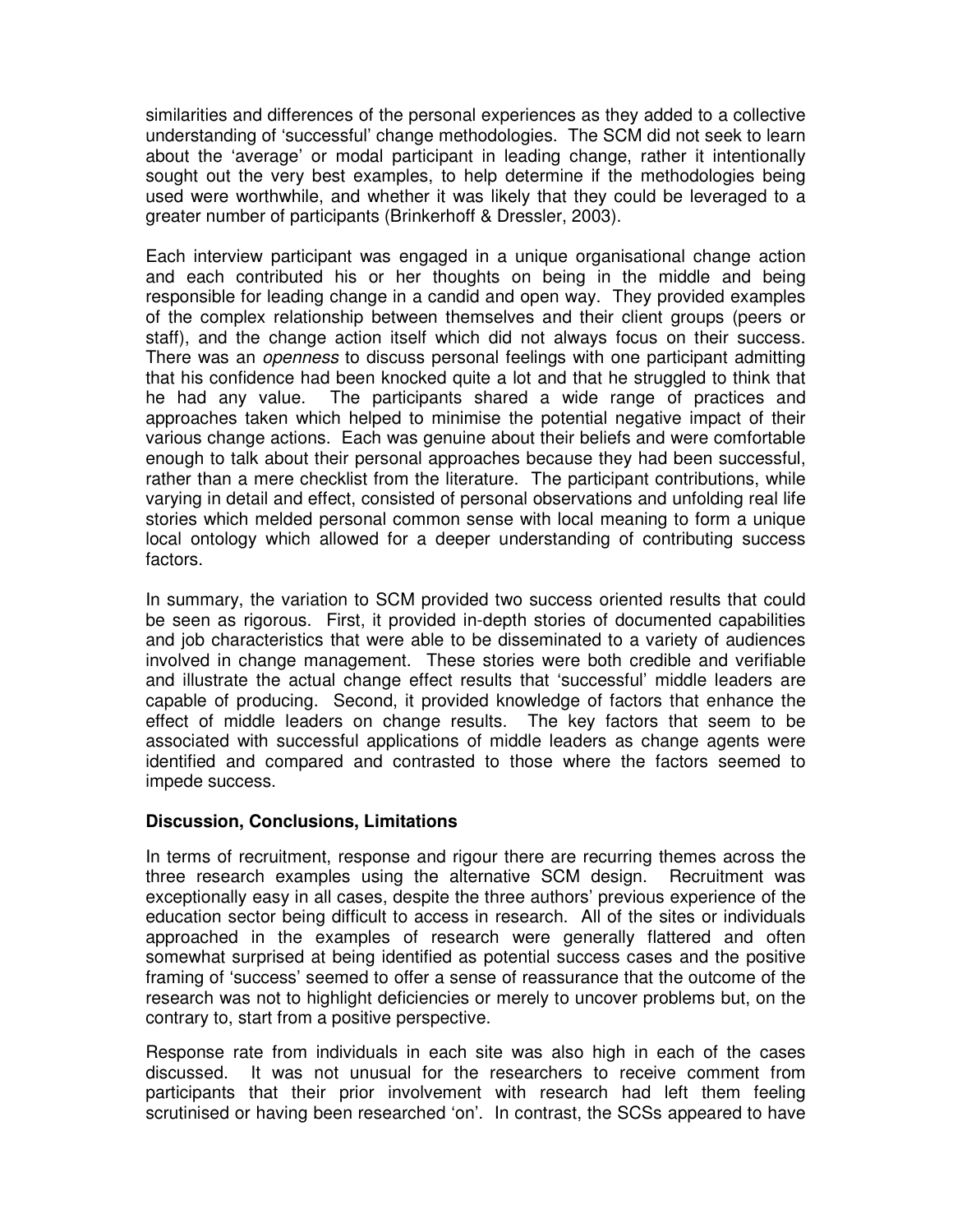offered teachers a sense of researching 'with', almost a form of self evaluation and review alongside an external recorder and observer.

In each of the cases discussed there is considerable evidence of rigour in both the research and the findings. Explicit use of multiple, triangulated (Denzin, 1997), methods ensured that extensive data could be compared and contrasted. Further, despite any contention that the focus on just 'success' cases might limit revelation of the 'unsuccessful' features associated with practice (whether that be induction, development, or change leadership), in all of the cases extensive openness about negative issues was apparent. There was no evidence of defensive, or protective, behaviour about such issues.

An additionally outcome from the approach was impact on future implementation. The findings from the induction case study were immediately utilised in establishing a trial programme that has subsequently been piloted in NZ schools. In this way, the research focused primarily on 'success' set an agenda for future change (Brinkerhoff, 2003).

Overall, the success focussed approach intentionally sought to understand an initiative and the actions it had produced. The 'lived experiences' of the participants were explored to provide a basis for an understanding of how people think and act (Danzig, 1997). In each of the example cases the participants constructed their personal accounts of practice based on reflection (Forster, Cebis, Majteles, Mathur, Morgan & Preuss, 1999) and, we believe, that it was these personal accounts that led to deeper understandings of how expertise is gained in the real world (Hancock & Hellawell, 2003). Reflecting on these personal accounts of practice, in turn, was designed to lead to a greater understanding of professional motives and workplace practices (Hannabuss, 2000).

A perceived limitation of the results could have been that the case studies did not attempt to address Brinkerhoff's (2005) suggestion that SCM studies estimate organisational business goals such as return on investment (ROI). Given the nature of the evaluations described in our case examples, ROI would not have been the most meaningful measure of success. In each example, the definition of success required a reconceptualising of what was meaningful for each setting. Our modifications to the SCM enabled us to define success in a context which, whilst grounded in an organisational setting, did not specifically have an observable, measurable ROI. It could be said that our examples were more directly related to personal and social measures of success.

Another perceived limitation could be linked to bias of sampling. In each case described the 'success' sites or individuals were purposively chosen (Denzin & Lincoln, 2000) with an intent to clarify the deeper causes behind a given situation. According to Bassey (2002) a random sample emphasising representativeness is seldom be able to produce this kind of insight and recommends that it is more appropriate to select few cases chosen for their validity. The typical or average case is often not the richest in information. Atypical or extreme cases often reveal more information on the situation being studied (Yin, 1994). It is our hope that the cases presented have achieved this.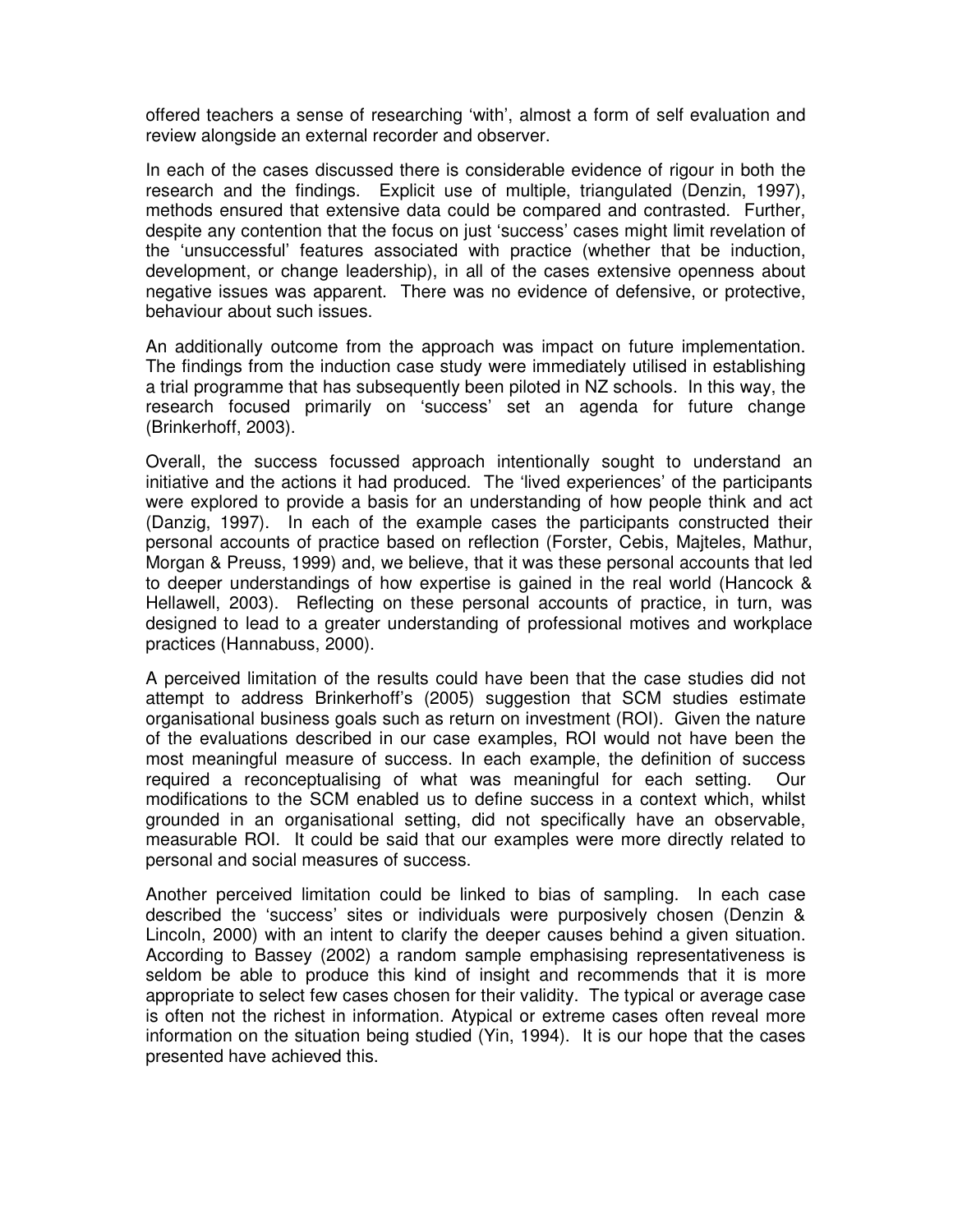## **References**

- Aitken, H., Bruce-Ferguson, P., McGrath, F., Piggot-Irvine., & Ritchie, J. (2008). Learning to teach: Success case studies of teacher induction in Aotearoa New Zealand. Wellington: New Zealand Teachers Council.
- Bailey, R., Clinton, J., Laing, P., Nunns, H., & Roorda, M. (2006). Success Case Method: Uses and adaptation in New Zealand Housing Evaluation. Australasia Evaluation Society Conference, Darwin, September 4-7.
- Barrington, G.V. (2004). The Success Case Method: A new way to look at organizational change. Canadian Evaluation Society Conference, Saskatoon, May 19.
- Bassey, M. (2007). Case study research. In M. Coleman & A. R. J. Briggs (Eds.), Research methods in educational leadership and management (pp. 108-121). London: Paul Chapman.
- Brinkerhoff, R. O. (2003). The success case method: find out quickly what's working and what's not. San Francisco: Berret-Koehler.
- Brinkerhoff, R. O. (2005). The Success Case Method: A strategic evaluation approach to increasing the value and effect of training. Advances in Developing Human Resources, 7 (1), 86-101.
- Brinkerhoff, R. O. (2006). Increasing impact of training investments : An evaluation strategy for building organizational learning capability. *Industrial and* Commercial Training, 38(6), 302-307.
- Brinkerhoff, R. O., & Dressler, D. E. (2003). Using the success case impact evaluation method to enhance training value & impact, The Learning Alliance. Paper presented at the American Society for Training and Development International Conference and Exhibition 2003, May 20, 2003, San Diego.
- Coryn, C. L. S., Schöter, D. C., & Hanssen, C. E. (2009). Adding a time-series design element to the success case method to improve methodological rigor: An application for nonprofit program evaluation. American journal of evaluation, 30(1), 80-92.
- Danzig, A. B. (1997). Leadership stories : What novices learn by crafting the stories of experienced school administrators. Journal of Educational Administration, 35(2), 122-137.
- Denzin, N. (1997). Triangulation in educational research. In J. P. Keeves (Ed.), Educational research, methodology and measurement: An international handbook (pp. 318-322). Oxford: Pergamon.
- Denzin, N. & Lincoln, Y. (2000). Handbook of qualitative research.  $2^{nd}$  Edition. Thousand Oaks, California: Sage Publications.
- Forster, N., Cebis, M., Majteles, S., Mathur, A., Morgan, R., Preuss, J. (1999). The role of story-telling in organizational leadership. Leadership & Organization Development Journal, 20(1), 11-17.
- Hancock, N., & Hellawell, D. E. (2003). Academic middle management in higher education : A game of hide and seek? Journal of Higher Education Policy & Management, 25(1), 5-12.
- Hannabuss, S. (2000). Telling tales at work: narrative insight into managers' actions. Library Review, 49(5), 218–229.
- Krueger, R., & Casey, M. (2000). Focus groups:A practical guide for applied research (3rd ed.). Thousand Oaks: Sage.
- Kruse, S. D. (2003). Remembering as organizational memory. Journal of Educational Administration, 41(4), 332-347.